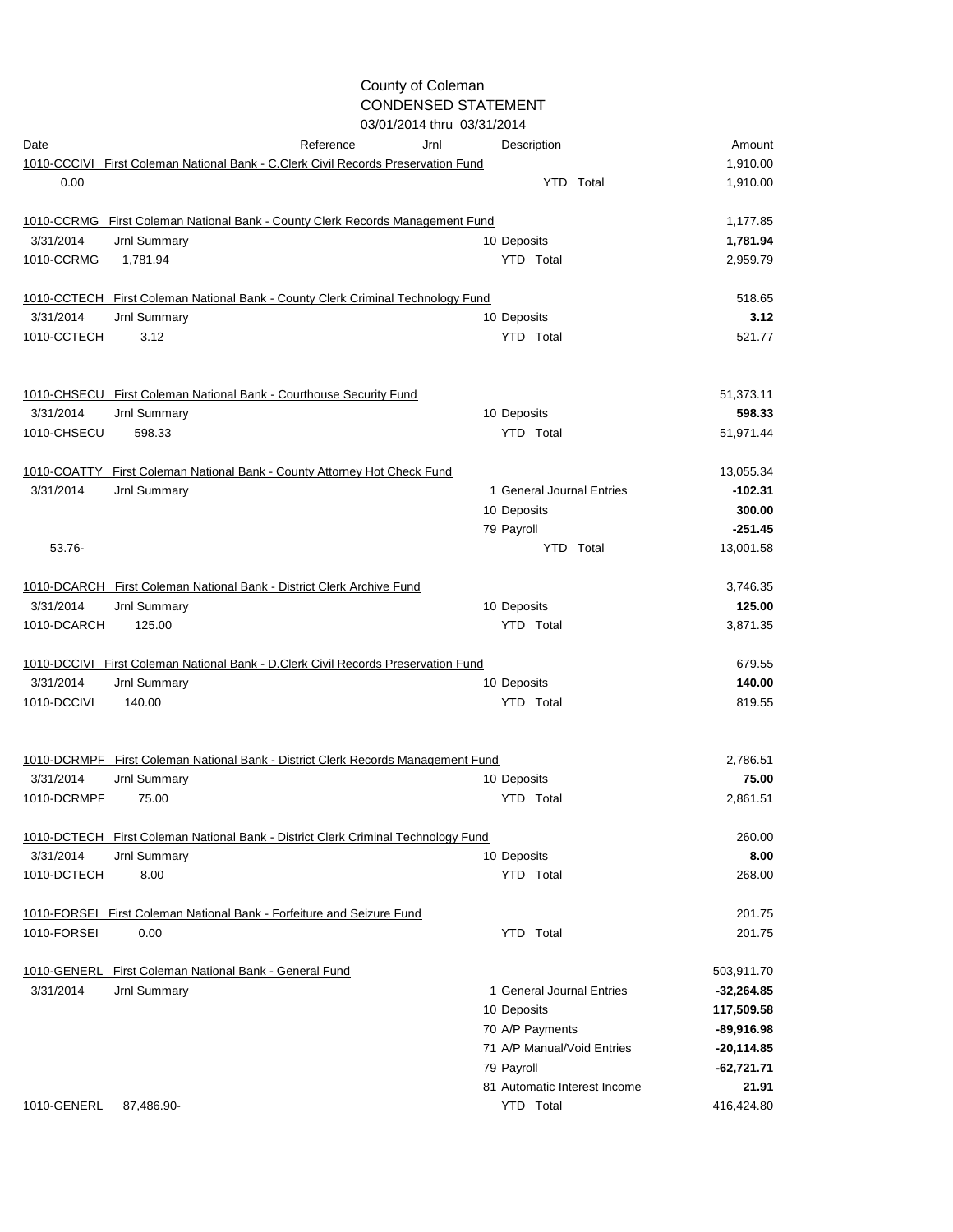|             | 1010-GENR&B First Coleman National Bank - General Road and Bridge Fund   |                              | 89,918.43    |
|-------------|--------------------------------------------------------------------------|------------------------------|--------------|
| 3/10/2014   | <b>TRANSFER</b>                                                          | 1 TRANSFER                   | $-20,000.00$ |
| 3/10/2014   | <b>TRANSFER</b>                                                          | 1 TRANSFER                   | $-20,000.00$ |
| 3/10/2014   | <b>TRANSFER</b>                                                          | 1 TRANSFER                   | $-20,000.00$ |
| 3/10/2014   | <b>TRANSFER</b>                                                          | 1 TRANSFER                   | $-20,000.00$ |
| 3/31/2014   | Jrnl Summary                                                             | 1 General Journal Entries    | $-92,430.55$ |
|             |                                                                          | 10 Deposits                  | 99,788.25    |
|             |                                                                          | 70 A/P Payments              | $-6,732.44$  |
|             |                                                                          | 71 A/P Manual/Void Entries   | $-12,285.32$ |
|             |                                                                          | 79 Payroll                   | $-13,065.90$ |
|             |                                                                          | 81 Automatic Interest Income | 3.43         |
| 1010-GENR&B | 24,722.53-                                                               | <b>YTD</b> Total             | 65,195.90    |
|             | 1010-GUARD First Coleman National Bank - Supplemental Guardianship Fund  |                              | 2,564.00     |
| 1010-GUARD  | 0.00                                                                     | YTD Total                    | 2,564.00     |
|             | 1010-HISSOC First Coleman National Bank - Historical Society Fund        |                              | 857.34       |
| 1010-HISSOC | 0.00                                                                     | YTD Total                    | 857.34       |
|             | 1010-JUSCOU First Coleman National Bank - Justice Court Technology Fund  |                              | 5,885.87     |
| 3/31/2014   | Jrnl Summary                                                             | 10 Deposits                  | 300.00       |
| 1010-JUSCOU | 300.00                                                                   | YTD Total                    | 6,185.87     |
|             | 1010-LAWENF First Coleman National Bank - Law Enforcement Education Fund |                              | 291.58       |
| 3/31/2014   | <b>Jrnl Summary</b>                                                      | 10 Deposits                  | 1,293.61     |
| 1010-LAWENF | 1,293.61                                                                 | <b>YTD</b> Total             | 1,585.19     |
| 1010-PREC01 | First Coleman National Bank - Precinct No 1                              |                              | 139,436.90   |
| 3/10/2014   | <b>TRANSFER</b>                                                          | 1 TRANSFER                   | 20,000.00    |
| 3/31/2014   | Jrnl Summary                                                             | 1 General Journal Entries    | 19,023.32    |
|             |                                                                          | 70 A/P Payments              | $-4,963.70$  |
|             |                                                                          | 71 A/P Manual/Void Entries   | $-230.07$    |
|             |                                                                          | 79 Payroll                   | $-5,207.25$  |
|             |                                                                          | 81 Automatic Interest Income | 7.79         |
| 1010-PREC01 | 8,630.09                                                                 | YTD Total                    | 148,066.99   |
|             | 1010-PREC02 First Coleman National Bank - Precinct NO 2                  |                              | 111,829.47   |
| 3/10/2014   | <b>TRANSFER</b>                                                          | 1 TRANSFER                   | 20,000.00    |
| 3/31/2014   | Jrnl Summary                                                             | 1 General Journal Entries    | 19,215.32    |
|             |                                                                          | 70 A/P Payments              | $-13,277.28$ |
|             |                                                                          | 71 A/P Manual/Void Entries   | $-4,458.78$  |
|             |                                                                          | 79 Payroll                   | $-5,577.34$  |
|             |                                                                          | 81 Automatic Interest Income | 5.67         |
| 1010-PREC02 | 4,092.41-                                                                | YTD Total                    | 107,737.06   |
|             | 1010-PREC03 First Coleman National Bank - Precinct No 3                  |                              | 102,615.93   |
| 3/10/2014   | <b>TRANSFER</b>                                                          | 1 TRANSFER                   | 20,000.00    |
| 3/31/2014   | Jrnl Summary                                                             | 1 General Journal Entries    | 19,159.32    |
|             |                                                                          | 70 A/P Payments              | $-10,078.49$ |
|             |                                                                          | 71 A/P Manual/Void Entries   | $-5,844.36$  |
|             |                                                                          | 79 Payroll                   | $-5,225.90$  |
|             |                                                                          | 81 Automatic Interest Income | 5.29         |
| 1010-PREC03 | 1,984.14-                                                                | YTD Total                    | 100,631.79   |